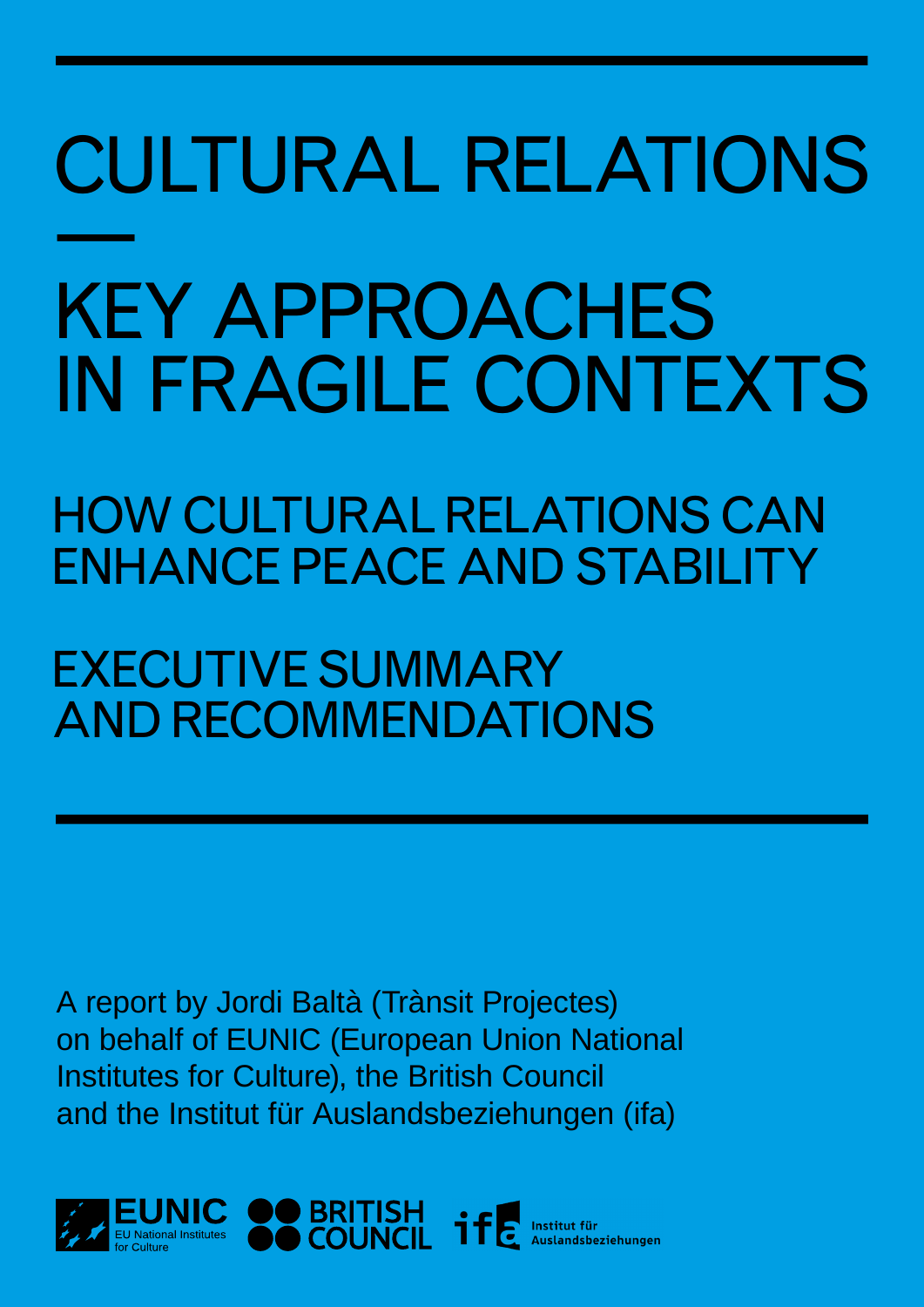## BACKGROUND AND CONTEXT

This report $1$  aims to examine the linkages between cultural aspects, conflict and peace, with a particular focus on the place of international cultural relations in so-called 'fragile' countries and regions. Commissioned by the European Union National Institutes for Culture (EUNIC), the British Council and the Institut für Auslandsbeziehungen (ifa), the report has been elaborated in a context of increasing attention to the connections between culture, conflict and peace. It ultimately aims to inform EU and national policies in development, stability and peace, on how cultural relations can contribute to peace and stability in fragile contexts.

The Organisation for Economic Co-operation and Development (OECD) characterises 'fragile contexts' as 'the combination of exposure to risk and insufficient coping capacities of the state, system and/or communities to manage, absorb or mitigate those risks' (OECD, 2021). A multidimensional fragility framework has been developed, which identifies five dimensions: economic, environmental, political, security and societal fragility. Fragility can be understood as a continuum and is partly connected to sustainable development.

Cultural relations, as understood in this report, relate to the international cultural activities involving national institutes for culture (such as EUNIC members) and their partners in other countries, based on principles and goals of mutual understanding and sustainable dialogue. Although cultural relations can often encompass several areas of work, in this report the emphasis lies on programmes and projects related to the arts, creative activities, tangible and intangible heritage, leaving aside other areas like language learning or education.

*<sup>1</sup> This document is an executive summary of the report "Cultural Relations - The Key Approaches in Fragile Context: How Cultural Relations Can Enhance Peace and Stability" (Jordi Baltà, September 2021). It was commissioned by EUNIC as a followup to "EUNIC Knowledge Sharing Workshop - Working in Fragile Context Report" (Alessandro Lamonica, November 2019).*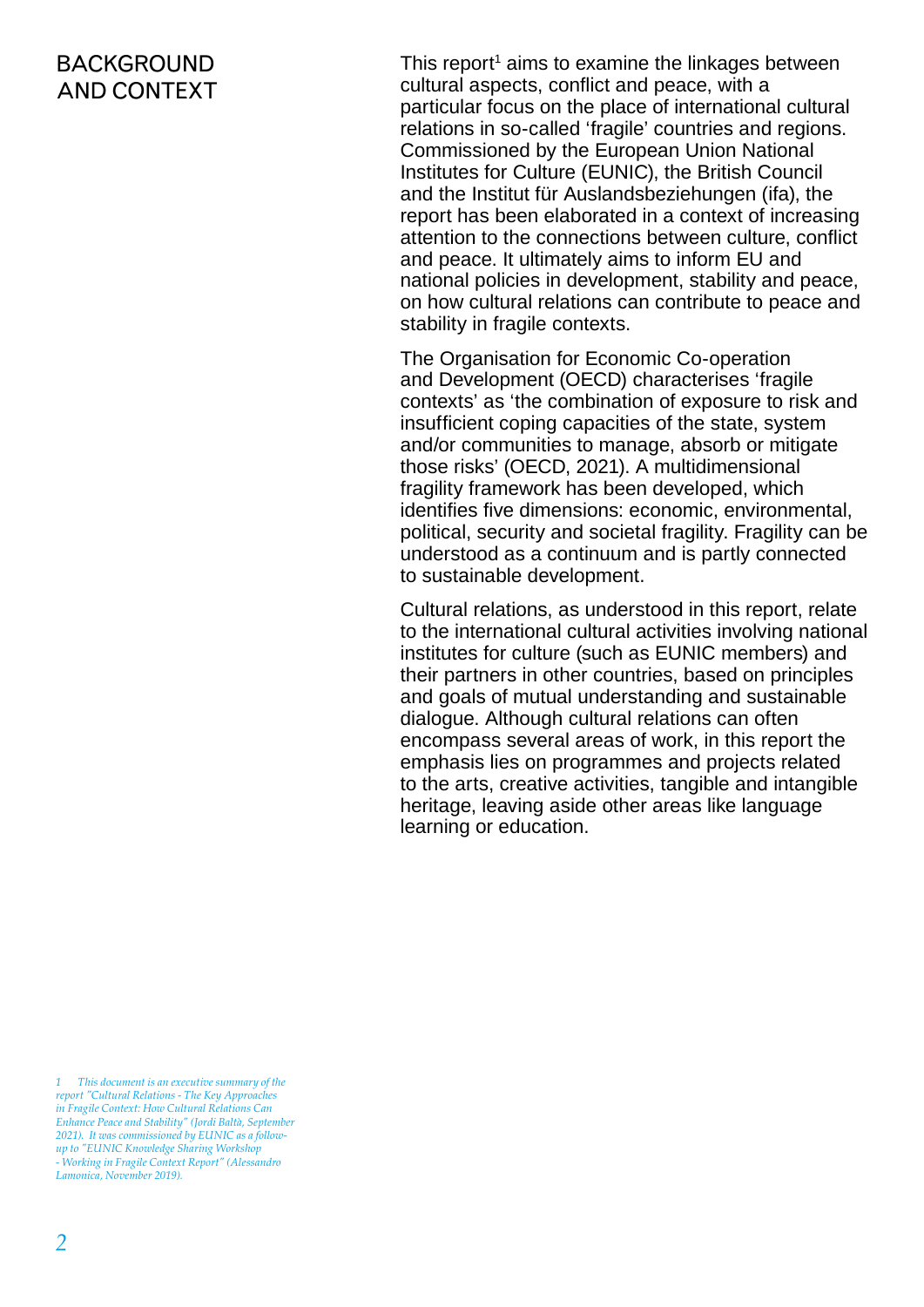## HOW CULTURAL RELATIONS CAN **CONTRIBUTE** TO ADDRESSING **FRAGILITY**

This report presents evidence of how EUNIC members and other agencies involved in cultural relations have undertaken activities that contribute to reducing fragility in the five aforementioned dimensions. In some of these, including societal and political fragility, there is extensive evidence of projects. Overall, the following connections can be observed:

- **Economic fragility:** cultural relations can contribute to addressing economic fragility by fostering entrepreneurship in cultural and creative areas, which in turn enhances employability and can foster the emergence of micro and small-sized enterprises; by integrating capacity-building in projects fostering heritage protection, restoration and improvement, and in broader programmes concerned with civil society strengthening; and by protecting and promoting cultural heritage as a component of sustainable tourism strategies.
- **Environmental fragility:** cultural relations can contribute to addressing environmental fragility by supporting the inclusion of cultural actors and resources in the face of natural disasters and climate change, through funding, technical assistance and heritage preservation activities; by making cultural organisations and venues more environmentally sustainable and responsible towards the climate emergency; and by supporting creative forms of environmental awareness-raising. This remains an under explored area, which could deserve further attention in the coming years.
- **Political fragility:** cultural relations can contribute to addressing political fragility by supporting civil society organisations that are committed to fostering democracy and human rights, recognising the role of artists in the promotion and defence of human rights and the exploration of political issues, providing 'safe spaces' for the discussion of controversial topics and the exercise of freedom of artistic expression, protecting artists and cultural agents at risk, and supporting institution-building in the cultural field (e.g., public bodies and strategies concerned with heritage, the arts and culture generally, as well as their intersections with other areas of peace, stability and development).
- **Security fragility:** cultural relations can contribute to addressing security fragility by facilitating an interpretation of the cultural dimensions of conflicts, responding to the impact of conflicts on cultural heritage (e.g., through restoration, mapping, management, capacity-building), and strengthening prevention and restitution measures towards the illicit trafficking in cultural goods. This remains a complex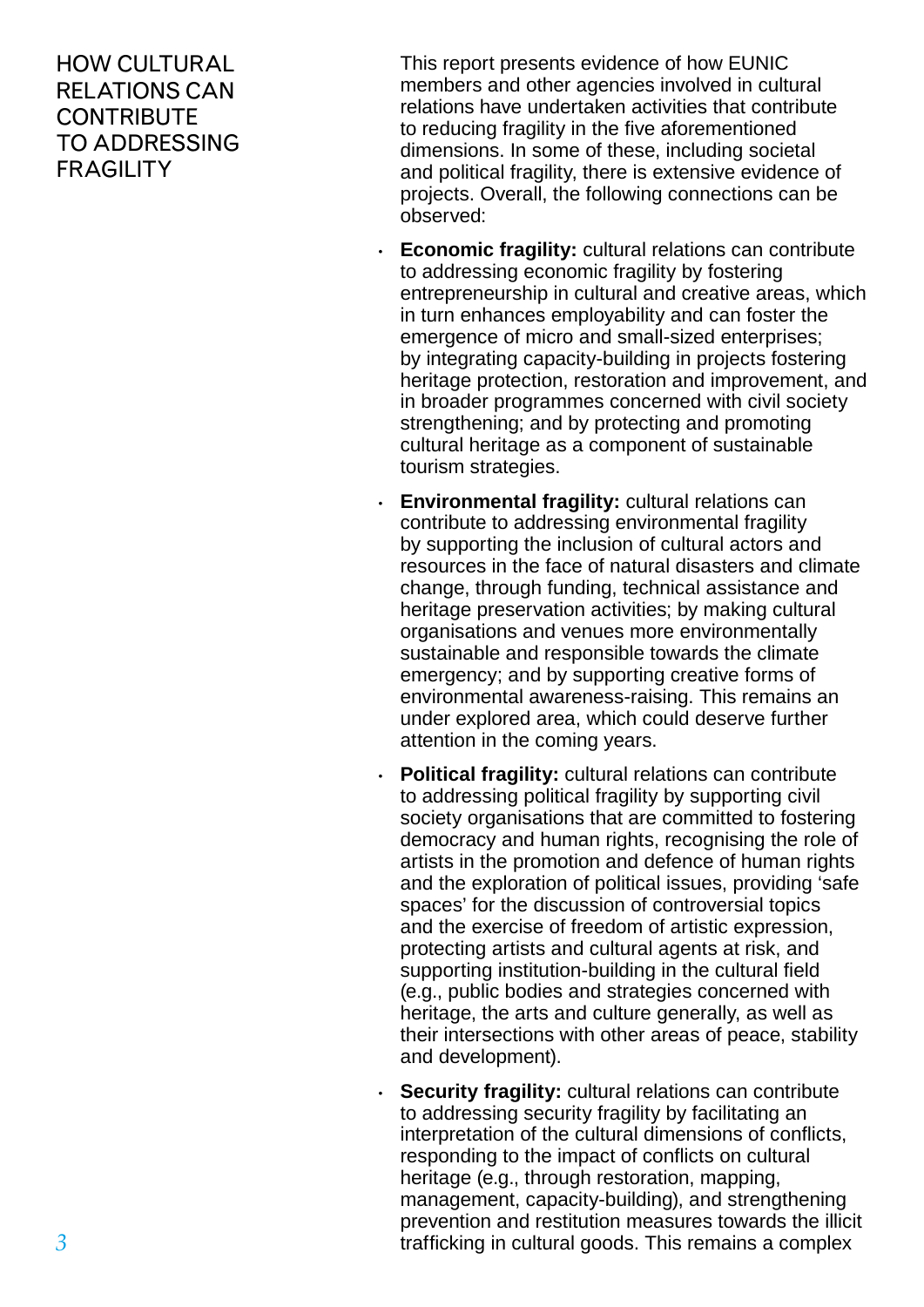area, in which only some national cultural institutes may be able to intervene (depending on mandate, staffing, etc.), but also one which is connected to several international and European policy priorities.

• **Societal fragility:** cultural relations can contribute to addressing societal fragility by investing in cultural heritage as a community-building vector, fostering capacity-building that enhances participation in society, enabling the emergence of alternative narratives about society and history, and promoting collaboration and networking between cultural actors and with broader civil society.

Several of the connections outlined above, including in particular how cultural relations can help to address societal fragility, rest on existing evidence (Baily,  $2019)^2$  that, in conflict and post-conflict settings, arts and cultural programmes can contribute to:

- **Community engagement**: artistic and cultural programmes can engage a wide audience in a way that resonates with their cultural background, foster community collaboration and engage marginalised communities.
- **Inclusive development:** the integration of cultural aspects in regional and national-level development strategies can foster an inclusive approach to development.
- **Social cohesion:** cultural activities based on a shared common heritage can build a sense of community and provide a platform for dialogue and moderate narratives. Storytelling provides a way for divided communities to address stereotypes.
- **Voice and agency:** in areas where traditional protest is difficult, the arts can provide an alternative outlet for expression, give voice to marginalised communities and provide them with a sense of agency.

*<sup>2</sup> Baily, A. (2019). The art of peace: The value of culture in post-conflict recovery. British Council. Available at [https://www.britishcouncil.org/research](https://www.britishcouncil.org/research-policy-insight/insight-articles/art-of-peace)[policy-insight/insight-articles/art-of-peace](https://www.britishcouncil.org/research-policy-insight/insight-articles/art-of-peace).*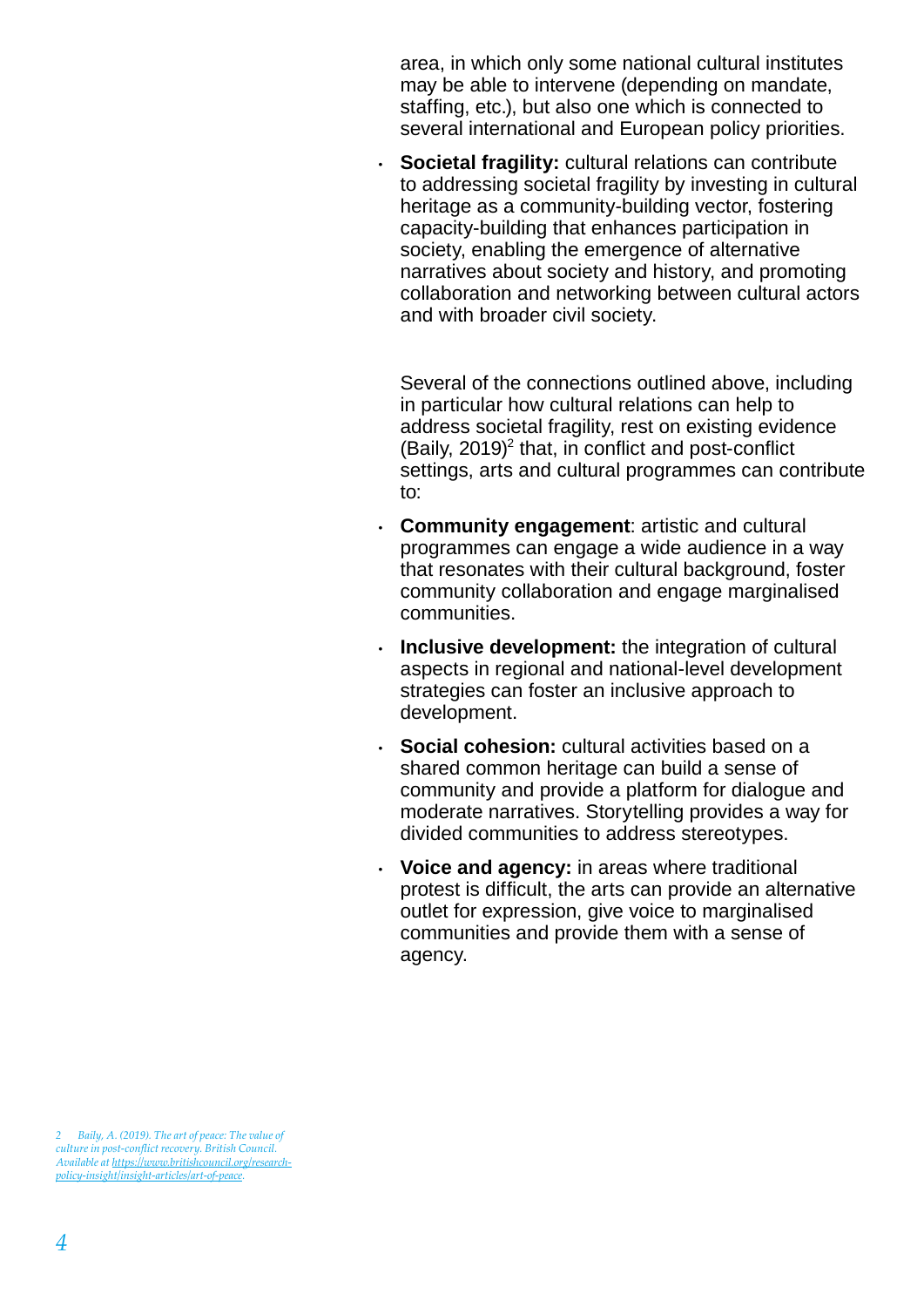HOW CULTURAL RELATIONS CAN CONTRIBUTE TO FOSTERING PEACE, STABILITY AND DEVELOPMENT IN FRAGILE CONTEXTS

*3 European Commission, Joint Communication of the European Commission and the High Representative of the Union for Foreign Affairs and Security Policy to the European Parliament and the Council (2016) Towards an EU strategy for international cultural relations. JOIN(2016) 29 final). Available at [https://eur-lex.europa.eu/legal-content/](https://eur-lex.europa.eu/legal-content/EN/TXT/?uri=JOIN%3A2016%3A29%3AFIN) [EN/TXT/?uri=JOIN%3A2016%3A29%3AFIN](https://eur-lex.europa.eu/legal-content/EN/TXT/?uri=JOIN%3A2016%3A29%3AFIN)*

*4 European Commission. (2018). A New European Agenda for Culture. Communication from the Commission to the European Parliament, the European Council, the Council, the European Economic and Social Committee and the Committee of the Regions. European Commission, COM(2018) 267 final. Available at [https://eur-lex.europa.eu/legal](https://eur-lex.europa.eu/legal-content/EN/TXT/?uri=COM:2018:267:FIN)[content/EN/TXT/?uri=COM:2018:267:FIN](https://eur-lex.europa.eu/legal-content/EN/TXT/?uri=COM:2018:267:FIN)*

*5 Council of the EU. (2021a). Council Conclusions on EU Approach to Cultural Heritage in conflicts and crises. Council of the EU, 9837/21. Available at [https://data.consilium.europa.eu/doc/document/ST-](https://data.consilium.europa.eu/doc/document/ST-9837-2021-INIT/en/pdf)[9837-2021-INIT/en/pdf](https://data.consilium.europa.eu/doc/document/ST-9837-2021-INIT/en/pdf)*

In this respect, cultural aspects can find a good entry point in contemporary notions of 'peace', which are increasingly connected to development and social justice, and which go beyond a binary opposition of conflict and peace. This understanding is reflected both in academic studies and in international agendas such as the UN's Sustaining Peace agenda and the EU's integrated approach to conflict. Cultural aspects intersect in several ways with this understanding of conflict – they may be used to undermine security and stability, but they can also provide early warnings of conflict, serve as a coping mechanism, foster cohesion, etc. Cultural relations can contribute to sustaining peace in, among others, the following ways:

- Facilitating arts interventions that foster resilience and empathy, or which give visibility to victims and groups at risk;
- Contributing to the protection of tangible and intangible cultural heritage at risk in the context of armed conflicts;
- Paying particular attention to the rights, identities and expressions of ethnic, religious and linguistic minorities, which may be threatened in fragile contexts as well as during armed conflicts;
- Promoting memorial and remembrance initiatives which stimulate civic engagement;
- Providing support to initiatives in the cultural and creative industries, through the provision of capacitybuilding, networking opportunities and other support; and
- Enhancing freedom of artistic expression and other fundamental freedoms, through public debates and measures to safeguard artists and cultural rights defenders at risk.

These connections have been acknowledged in several EU policy documents in recent years, including the 2016 Strategy for International Cultural Relations<sup>3</sup>, the 2018 New Agenda for Culture<sup>4</sup>, and the 2021 Council Conclusions on EU Approach to Cultural Heritage in Conflicts and Crises<sup>5</sup>. Several of these documents also recognise the important role of EUNIC and its members in the delivery of the EU's external cultural action.

There is also an increasing awareness, both at the EU and within professional fields, that cultural aspects can contribute to the achievement of the 2030 Agenda on Sustainable Development, although this remains underexplored in practice.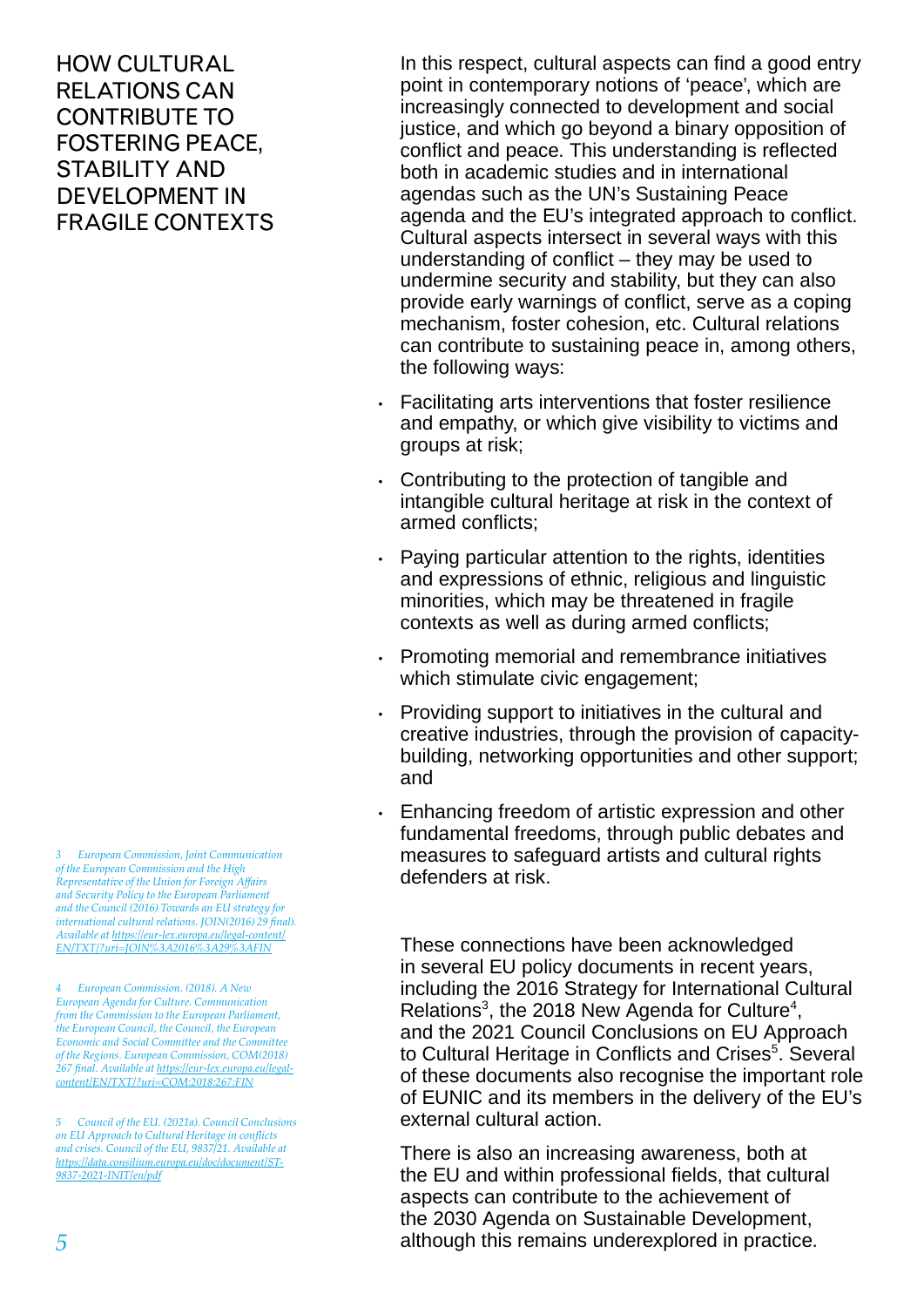Further to the SDG targets which have more evident connections with culture (e.g., education, economic growth, sustainable tourism), examples analysed in this report show that cultural relations can contribute to the achievement of several other targets (including sustainable cities and communities, peace and justice, climate action). In general, the analysis suggests that SDGs 8 (education), 11 (sustainable cities and communities), 16 (peace and security) and 17 (partnership for the goals) are those more frequently addressed by cultural relations programmes in fragile contexts.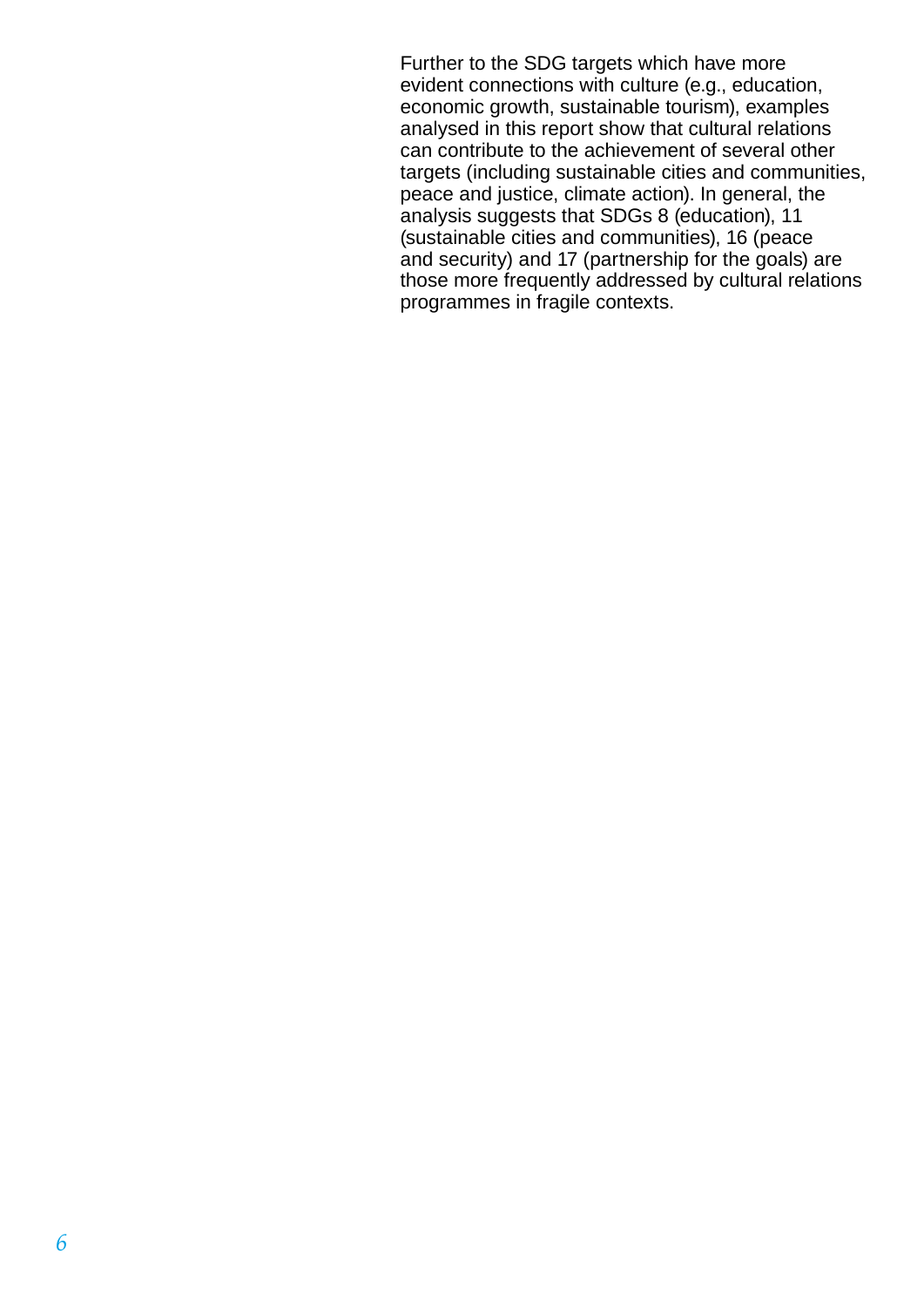# ENABLING FACTORS AND CHALLENGES

An examination of 11 diverse examples of how cultural relations have addressed fragility, peace and stability in different contexts informs the analysis presented in the full report. Further to presenting the different ways in which cultural relations are connected to the five dimensions of fragility and the fostering of peace and stability as outlined above, the report identifies a set of enabling factors and challenges to strengthen these connections.

#### **Enabling factors** include:

- Increasing global attention to the nexus of culture and conflict, as exemplified in UN Security Council resolutions, UNESCO and EU initiatives, etc.;
- Community leaders sensitive to the importance of cultural aspects, where this exists;
- Consultation with and involvement of local communities in project management and delivery, as exemplified in several of the examples analysed in the report;
- The adoption of holistic approaches, which include cultural aspects as one factor in a multidimensional perspective on peace, stability and development, and the recognition of complex forms of causality (rather than simple cause-effect connections);
- A people-centred and process-oriented approach, which places emphasis on skill-development, personto-person relations and long-term engagement; and
- The adoption of an enabling role by national institutes for culture, who should operate as mediators, interpreters and facilitators of cultural relations at local, national, regional and/or international level;
- The adoption of a shared strategic vision between EUNIC clusters and EU Delegations in third countries, as illustrated by examples of work in Egypt and Sri Lanka.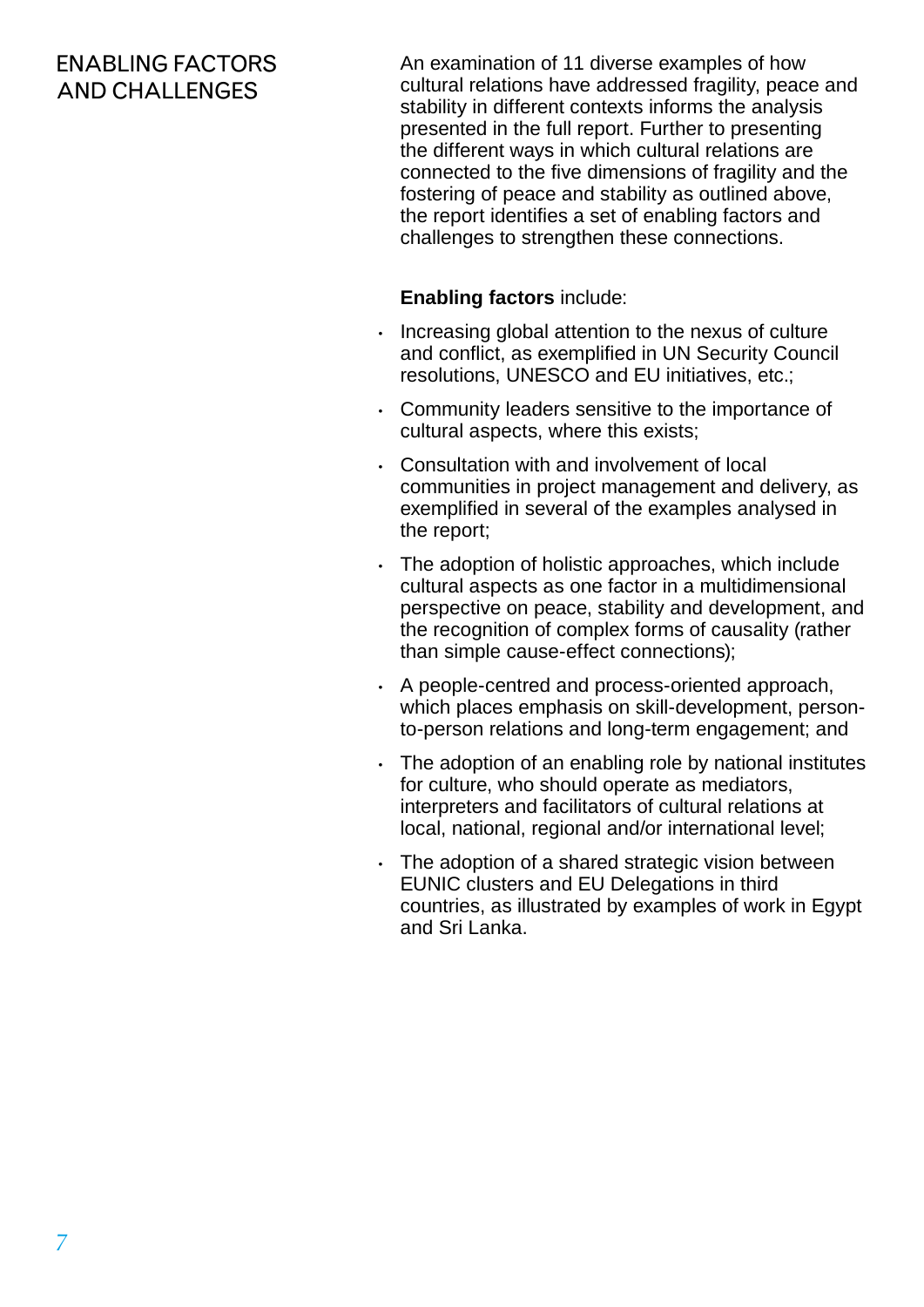#### **Challenges** include:

- Competing policy priorities and the relatively low attention that global and EU agendas still devote to culture;
- The legacy of colonialism and the resulting mistrust that may affect the operations of national institutes for culture in some countries and regions;
- The asymmetric implementation of the Joint Guidelines for collaboration between EU and EUNIC, which have led to positive change in some countries but less so in others;
- A set of operational difficulties, including security costs, a limited network of local partners with professional skills, etc.;
- The risk of raising unrealistic expectations as per the role of culture in these contexts;
- The prevalence of some imbalances in cultural participation; and
- The difficulties of operating in the digital realm, a need which has been exacerbated in the context of the Covid-19 pandemic.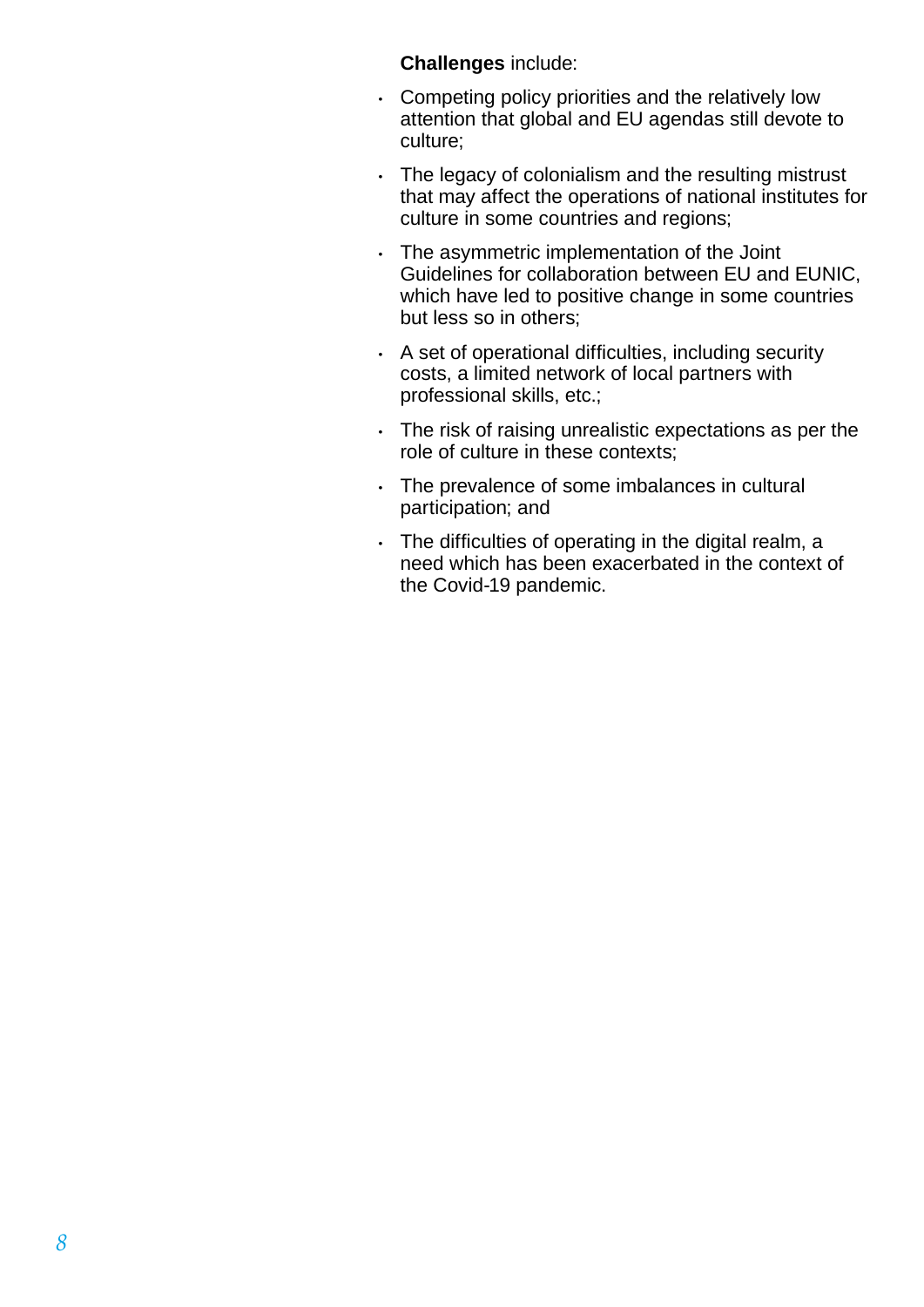## CONCLUSIONS AND RECOMMENDATIONS

Based on the analysis conducted, a theory of change model connecting cultural relations with the promotion of peace and stability has been proposed in the full report. It should be seen as part of a broader set of interconnected strategies.

We advocate for:

- **EU institutions, EU Member States, EUNIC members, international organisations, national and local authorities and civil society actors in the areas of arts, culture, democracy, development and conflict prevention and management should recognise the potential of integrating cultural aspects in approaches to peace, stability and development.**
- **These stakeholders should also strengthen the position of cultural aspects in the implementation of the 2030 Agenda, both in those areas where explicit connections with culture exist and in others to which culture can also contribute, as evidenced in this report.**
- **Steps should be taken towards pooling of resources and efforts, developing joint strategies on peace, stability and development at national and regional level which integrate cultural aspects alongside other relevant dimensions.**

Furthermore, the report closes with a set of recommendations to EU institutions, EU Member States, EUNIC members and other stakeholders on ways to strengthen the consideration of cultural relations in the design and implementation of policies and programmes relevant to cultural relations, peace and stability in fragile contexts.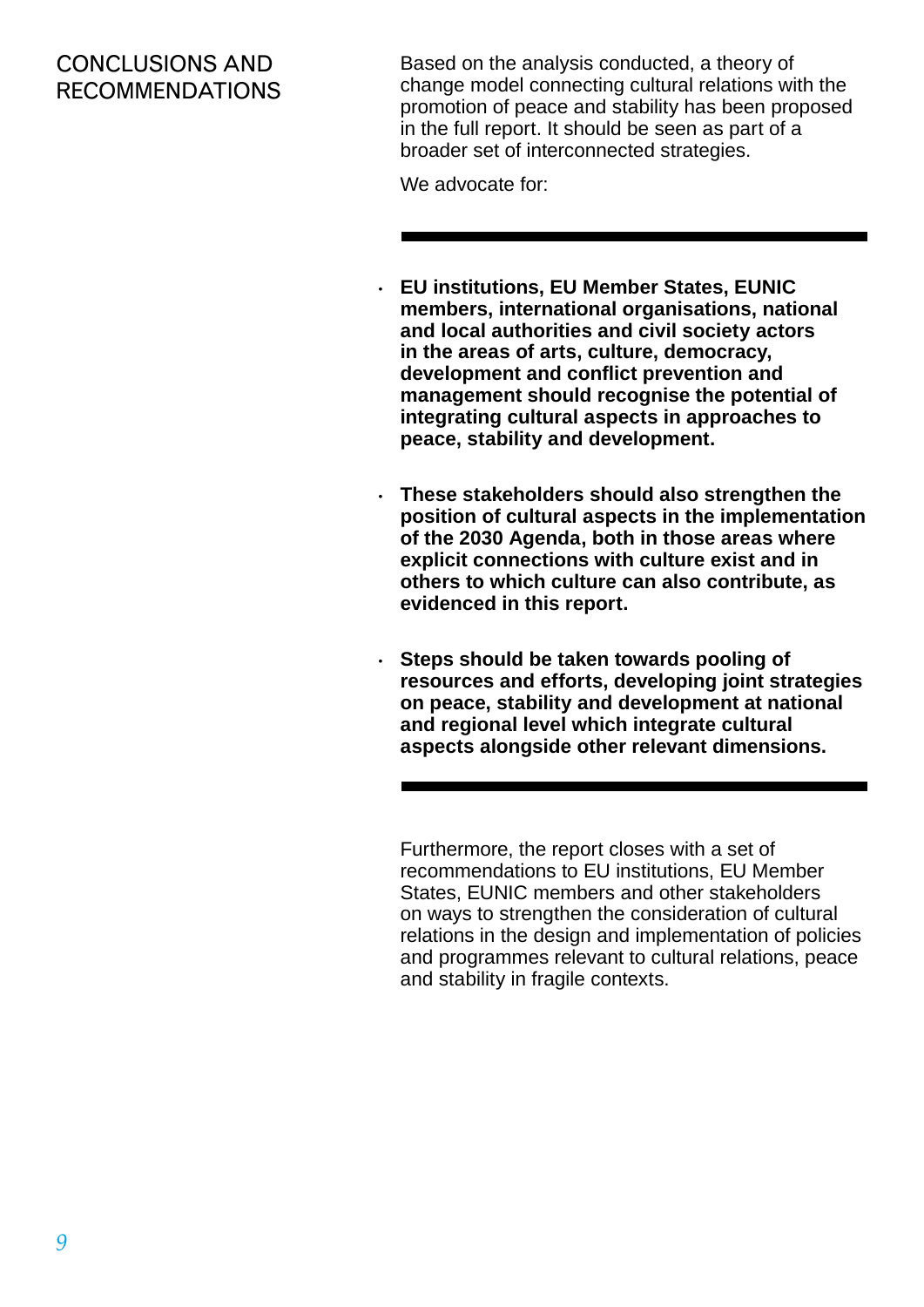**To EU Institutions:**

- The EU should mainstream cultural aspects in initiatives and programmes concerned with peace, stability and development (including e.g., conflict analysis and prevention, peacebuilding, post-conflict strategies), involving EUNIC clusters and members, as well as other cultural actors in the relevant countries and regions. In addition, the European Commission should integrate culture substantially, with clear goals and allocated resources, in the implementation of the new Neighbourhood, Development and International Cooperation Instrument (NDICI), including with regard to the promotion of peace and stability.
- The EU should mainstream cultural aspects in initiatives concerned with the promotion of human rights and democracy
- The EU should strengthen the position of cultural aspects in the implementation strategy for the 2030 Agenda, both in those SDG targets where explicit connections with culture exist and in some others to which cultural relations can contribute to (particularly SDGs 8, 11, 16 and 17).
- The EU should ensure the effective implementation of the Council Conclusions on EU Approach to Cultural Heritage in Conflicts and Crises, including by ensuring that suitable budget allocations are made at country level and by fostering an exchange of experiences between Member States and organisations active in this field (including e.g., UNESCO, ICCROM and ICOMOS).

• EU Member States and other interested countries should mainstream cultural aspects in initiatives and programmes concerned with peace, stability and development (including e.g., conflict analysis and prevention, peacebuilding, post-conflict strategies), involving EUNIC clusters and their partners.

> • EU Member States and other interested countries should strengthen the position of cultural aspects in their implementation strategies for the 2030 Agenda, both in those SDG targets where explicit connections with culture exist and in some others to which cultural relations can contribute (particularly SDGs 8, 11, 16 and 17), and involve national cultural institutes where relevant.

**To EU Member States**: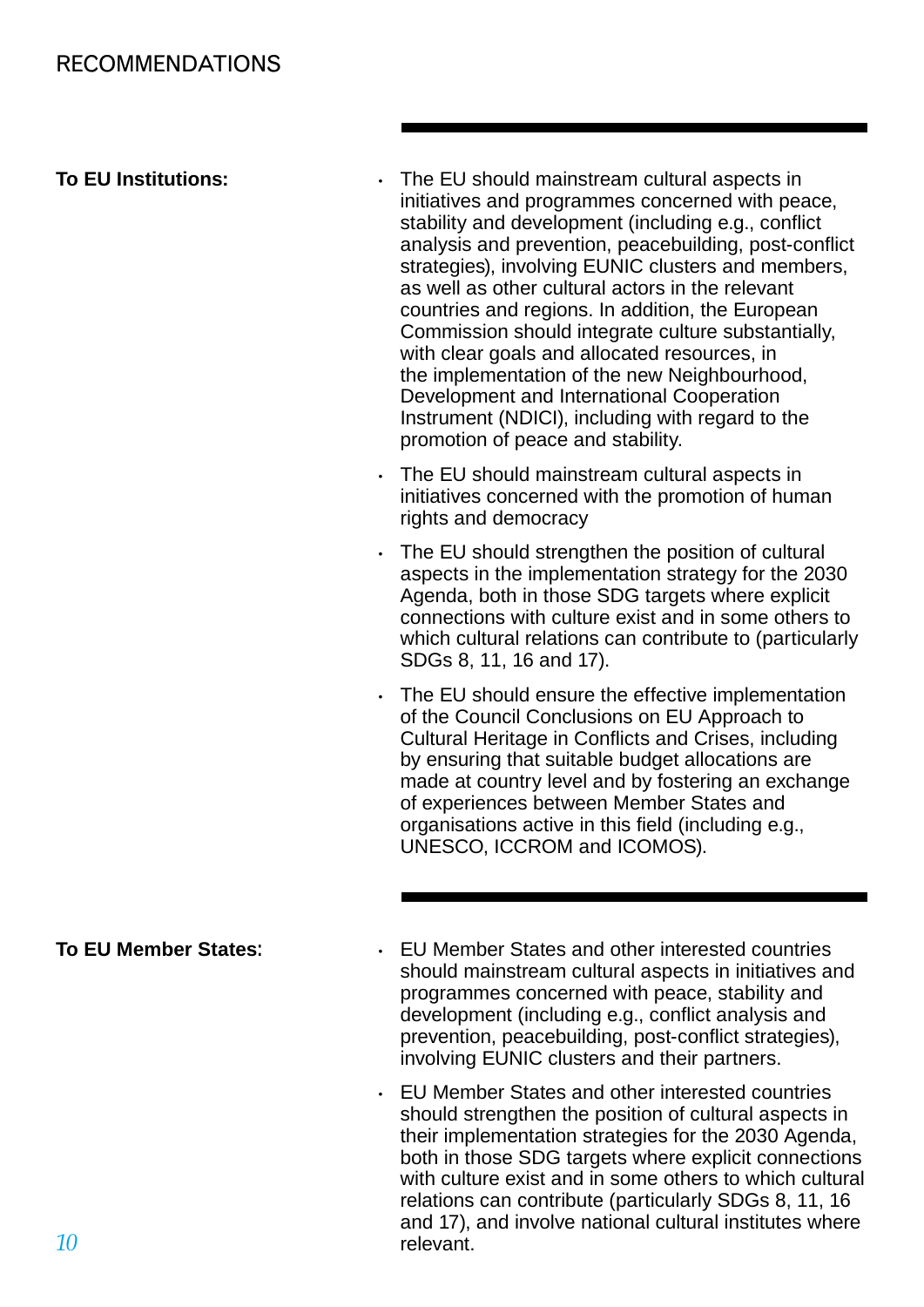- EU Member States and other interested countries should mainstream cultural aspects in initiatives concerned with the promotion of human rights and democracy (e.g., by including artists, cultural workers and cultural rights defenders as potential beneficiaries of protection measures where necessary, and by supporting civil society organisations active in this area), at both global and country levels, and involve national cultural institutes where relevant.
- EU Member States and other interested countries should ensure the effective implementation of the Council Conclusions on EU Approach to Cultural Heritage in Conflicts and Crises, by taking steps towards their effective integration in programmes and projects at national and EU level and by fostering collaboration with other organisations (e.g., UNESCO, ICCROM, ICOMOS).

**To EUNIC**:

- EUNIC should strengthen collaboration with the European Commission in areas related to culture, peace, stability, fragility and development.
- EUNIC clusters should work together with local and national stakeholders in the countries where they are based, to call for the inclusion of the principles of the Council Conclusions in relevant country strategies, with earmarked funding.
- EUNIC members should strive to provide safe spaces to artists, cultural professionals and organisations working around culture and cultural rights. strengthening their role in the context of conflict and fragility.
- EUNIC members should identify/highlight areas of expertise which could contribute to enriching approaches to resilience and sustainability.
- EUNIC members should increasingly be guided by a cultural relations enabling approach supporting local cultural scenes and fostering local ownership.